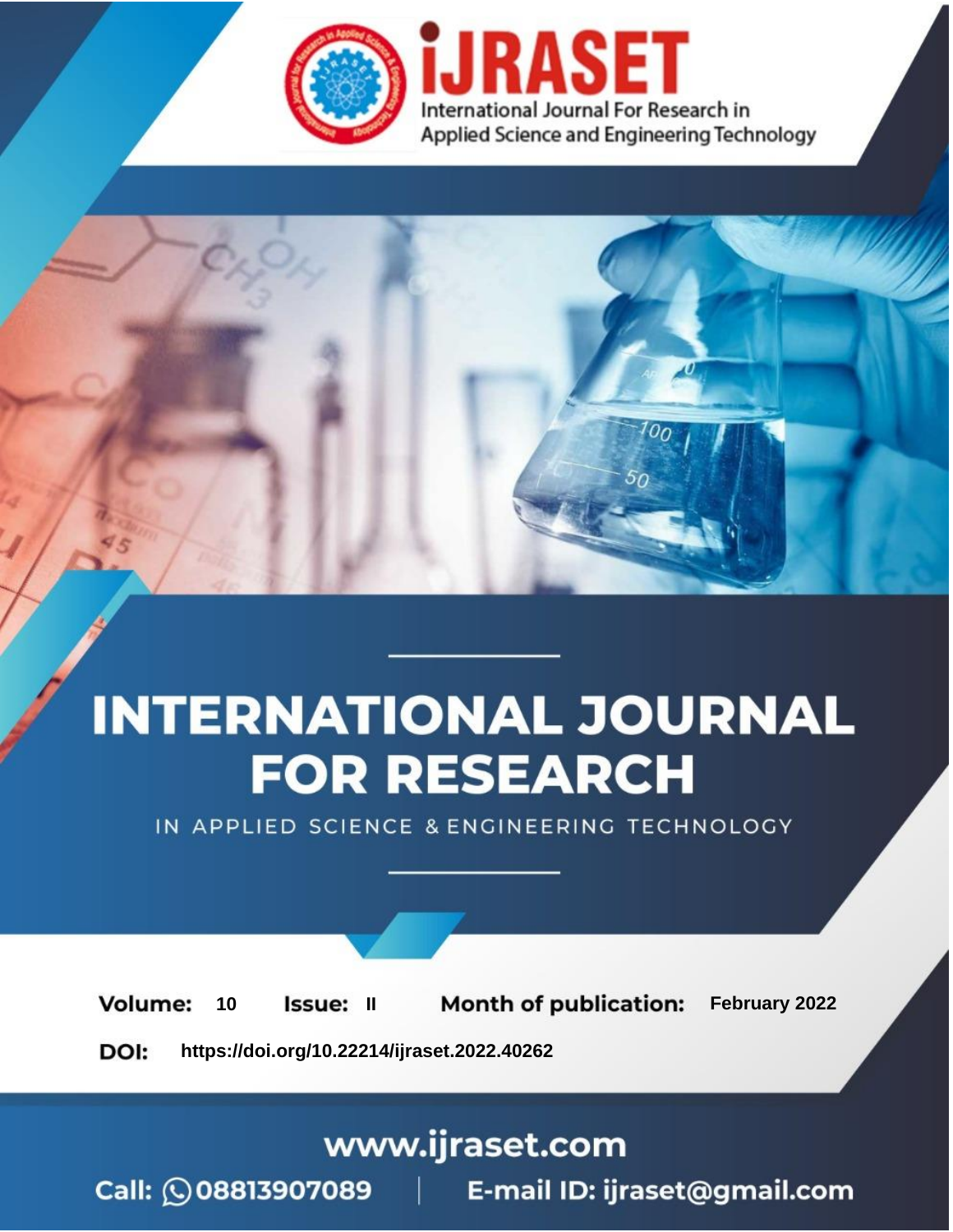

### **Treatment Analysis of COVID-19 Patient with Age Factor Using Chi Square Test**

Amit Shekhar<sup>1</sup>, Dr. Sachin Patel<sup>2</sup>

*<sup>1</sup>M Tech 4th (C.S.E.), S.I.R.T. Indore M.P. India <sup>2</sup>Asso. Prof., C.S.E. Department S.I.R.T. Indore M.P. India*

*Abstract: A hypothesis provides the map that guides and expedites the exploration of the phenomena under consideration. A hypothesis pin points the problem.. The hypothesis provides the investigator with the most efficient instrument for exploring and explaining the unknown facts. A hypothesis provides the framework for drawing conclusions. These hypotheses simulate the investigator for further research studies. In this paper used Hypothesis testing with chi square test to analysis COVID -19 Patient treatment and age factors.* 

*Using Hypothesis testing we want to check State for the null and alternative hypotheses. The null hypotheses say that COVID - 19 patient treatment and age factors are related with each other and alternate hypothesis say that there is no relationship exist COVID -19 patient treatment and age factors. We have taken more 1000 COVID -19 infected patient treatment with age factor. We select a random sample of 300 and 400 patient and by experimental analysis we found that the age is not a factor for required treatment. COIVD-19 infected patient can we any of the age group and required treatment are dependent on the immunity system of the patient.* 

*Keywords: Hypothesis, Patient COVID-19, Treatment, Age Factor, Immunity*

#### **I. INTRODUCTION**

It is the presumptive statement of a proposition which the investigator seeks to prove. It is a condensed generalization. This generalization requires knowledge of principles of things or essential characteristics which pertain to entire class of phenomena. The theory when stated as a testable proposition formally and clearly and subjected to empirical or experimental verification is known as hypothesis. The hypothesis furnishes the germinal basis of the whole investigation and remains to test it out by facts. The hypothesis is based on some earlier theory and some rationale whereas postulates are taken as granted true. An assumption is the assumed solution of a major problem. It may be partially true. The scientific research process is based on some hypotheses. The nature of sciences and mathematics are based on postulates. The statistic is based on some assumptions which are considered approximate science. The assumptions are helpful in conducting a research work in behavioral sciences hypothesis, regardless of its source, states what a researcher is looking for.

#### **II. FUNCTIONS OF HYPOTHESIS**

A hypothesis also performs the following significant functions –

- *1) Test Theories:* It is a set of inter-related propositions or statements organized into a deductive system that offers an explanation of some phenomenon. Facts constitute a theory when they are assembled, ordered and seen in a relationship. Suggest new theories: A hypothesis, even though related to some existing theory, may, after tested, reveal certain 'facts' that are not related to the existing theory or disclose relationships other than those stated in the theory. It does not support the existing theory but suggests a new theory.
- *2) Describe Social Phenomenon:* A hypothesis also performs a descriptive function. Each time a hypothesis is tested empirically, it tells us something about the phenomenon it is associated with. If the hypothesis is empirically supported, then our information about the phenomenon increases. Even if the hypothesis is refuted, the test tells us something about the phenomenon we did not know before.
- *3) Suggest Social Policy:* A hypothesis, after its testing, may highlight such 'ills' of the existing social or legislative policy. In such a situation, the tested hypothesis helps us in formulating (or reformulating) a social policy. It may also suggest or hint at probable solutions to the existing social problem(s) and their implementation.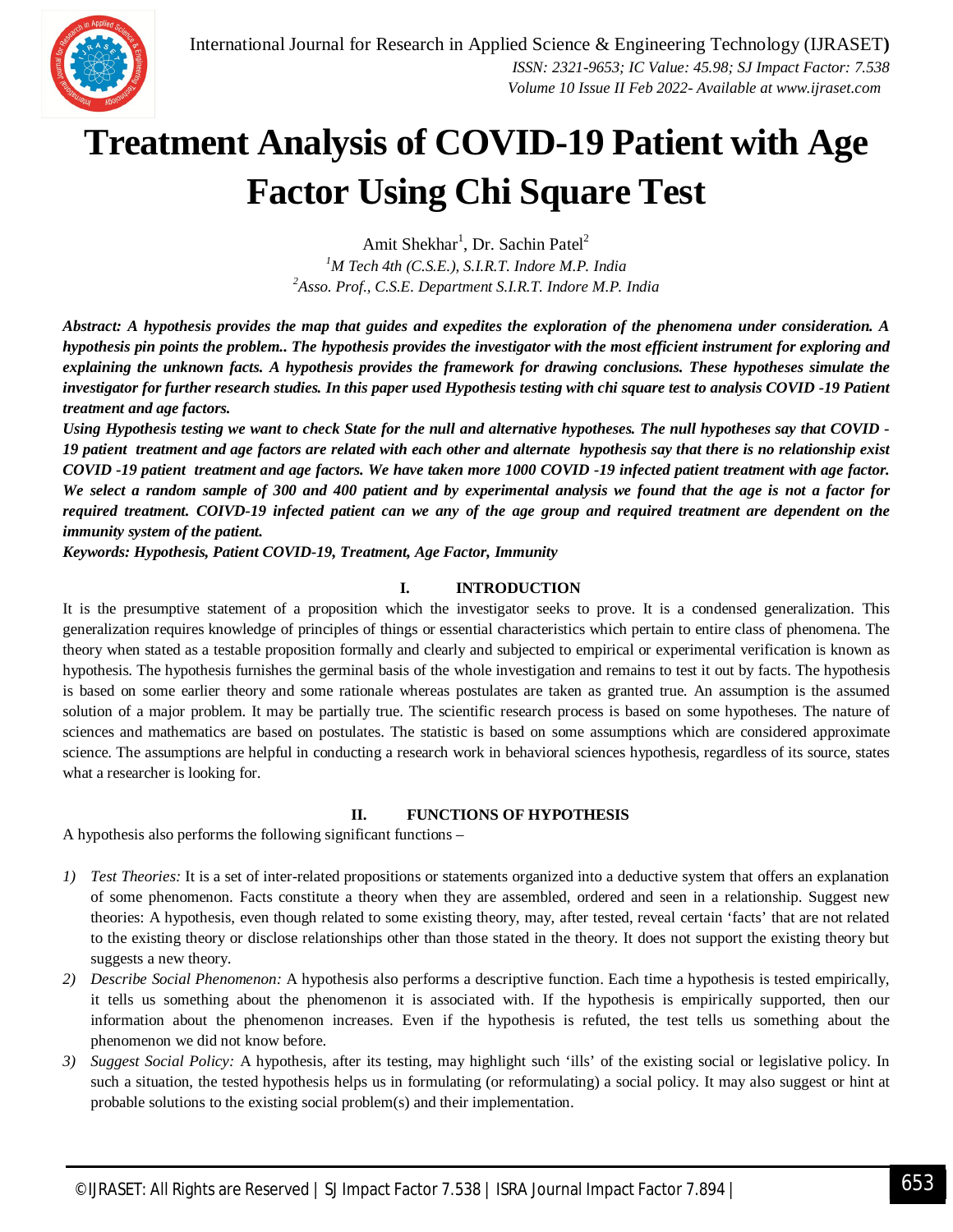

 *ISSN: 2321-9653; IC Value: 45.98; SJ Impact Factor: 7.538 Volume 10 Issue II Feb 2022- Available at www.ijraset.com*

#### **III. LITERATURE SURVEY**

In 2013 Joginder Kaur proposed "Techniques Used in Hypothesis Testing in Research Methodology A Review". They reviewed the methods to select correct statistical tests for research projects or other investigations. They reviewed the methods to select correct statistical tests for research projects or other investigations. Research is a scientific search on a particular topic including various steps in which formulating and testing of hypothesis is an important step. To test a hypothesis there are various tests like Student's ttest, F test, Chi square test, ANOVA etc. and the conditions and methods to apply these tests are explained here. Only the correct use of these tests gives valid results about hypothesis testing.

In 2014 Peter Samuels Birmingham City University proposed "Statistical Hypothesis Testing". They should formulate one or more hypotheses each leading to two possible outcomes: Null Hypothesis (NH or H0): Assumes no difference, association or relationship between the variables Alternative Hypothesis (AH or H1 or HA): Assumes a difference, association or relationship between the variables The use of an appropriate statistical hypothesis test will allow you to decide between these two outcomes by examining the probability value of the test statistic. They relate back the outcome of the hypothesis testing to particular variables in your study; don't just conclude with 'reject the null hypothesis [2].

In 2015 Valentina Cipriani, et al proposed "Statistics note 7: multiple hypotheses testing to adjust or not to adjust". They are more likely than not to find at least one test significant. In other words, if we go on carrying out tests of significance we are very likely to find a spurious significant result. In the field of statistics, this phenomenon is known as the problem of multiple testing or the multiplicity problem.1 Consider the ABC study which compared age-related macular degeneration with standard National Health Service (NHS) care.2 This study was conducted on 131 patients and found that 21 (32%) of patients treated with bevacizumab gained  $\geq$ 15 letters compared with two (3%) of those in the standard care group with an OR of 18.1 (95% CI 3.6 to 91.2; p<0.001)[20].

In 2016 Syed Muhammad et al proposed "Formulating and Testing Hypothesis" They cannot take a single step forward in any inquiry unless we begin with a suggested explanation or solution of the difficulty which originated it. Such tentative explanations are suggested to us by something in the subject-matter and by our previous knowledge. When they are formulated as propositions, they are called hypotheses.

The hypothesis (plural hypotheses) is a tentative solution of a problem. This is the operational meaning of the term hypothesis. Hypothesis is the composition of some variables which have some specific position or role of the variables i.e. to be verified empirically. It is a proposition about the factual and conceptual elements. Hypothesis is called a leap into the dark. It is a brilliant guess about the solution of a problem [22].

In 2017 Jinyuan Chang et al proposed "Simulation-Based Hypothesis Testing of High Dimensional Means under Covariance Heterogeneity". They Study the problem of testing the mean vectors of high dimensional data in both one-sample and two-sample cases. The proposed testing procedures employ maximum-type statistics and the parametric bootstrap techniques to compute the critical values.

Theoretical properties of the proposed tests are investigated. Through extensive numerical experiments on synthetic data sets and an human acute lymphoblastic leukemia gene expression data set, we illustrate the performance of the new tests and how they may provide assistance on detecting disease-associated gene-sets. The proposed methods have been implemented in an R-package HDtest and are available on CRAN.

In 2018 Daniel Goldman proposed "The Basics of Hypothesis Tests and Their Interpretations". They summarize the nature of hypothesis tests, as well as their interpretations, including the importance of understanding the underlying phenomenon being tested. They assume that our null hypothesis is true. Then make a number of observations, and estimate the probability of seeing those observations, under the assumption that our null hypothesis is true. They also assume that observations we make are not unusual: if they observe something, we assume that it is not an extremely rare observation. Admittedly, the example that provided was pathological. They are generated through our understanding of real world phenomenon [6].

In 2019 Frank Emmert Streib , and Matthias Dehmer proposed "Understanding Statistical Hypothesis Testing: The Logic of Statistical Inference". They provided a primer on statistical hypothesis testing. Due to the difficulty of the problem, they were aiming at an accessible level of description and presented the bare backbone of the method. They avoided application domain specific formulations in order to make the knowledge transfer easier to different application areas in data science including biomedical science, economics, management, politics, marketing, medicine, psychology or social science [7].

In 2020 Dan-Yu Lin proposed "Evaluating the Efficacy of COVID-19 Vaccines". It is important to evaluate the effect of vaccination on disease severity.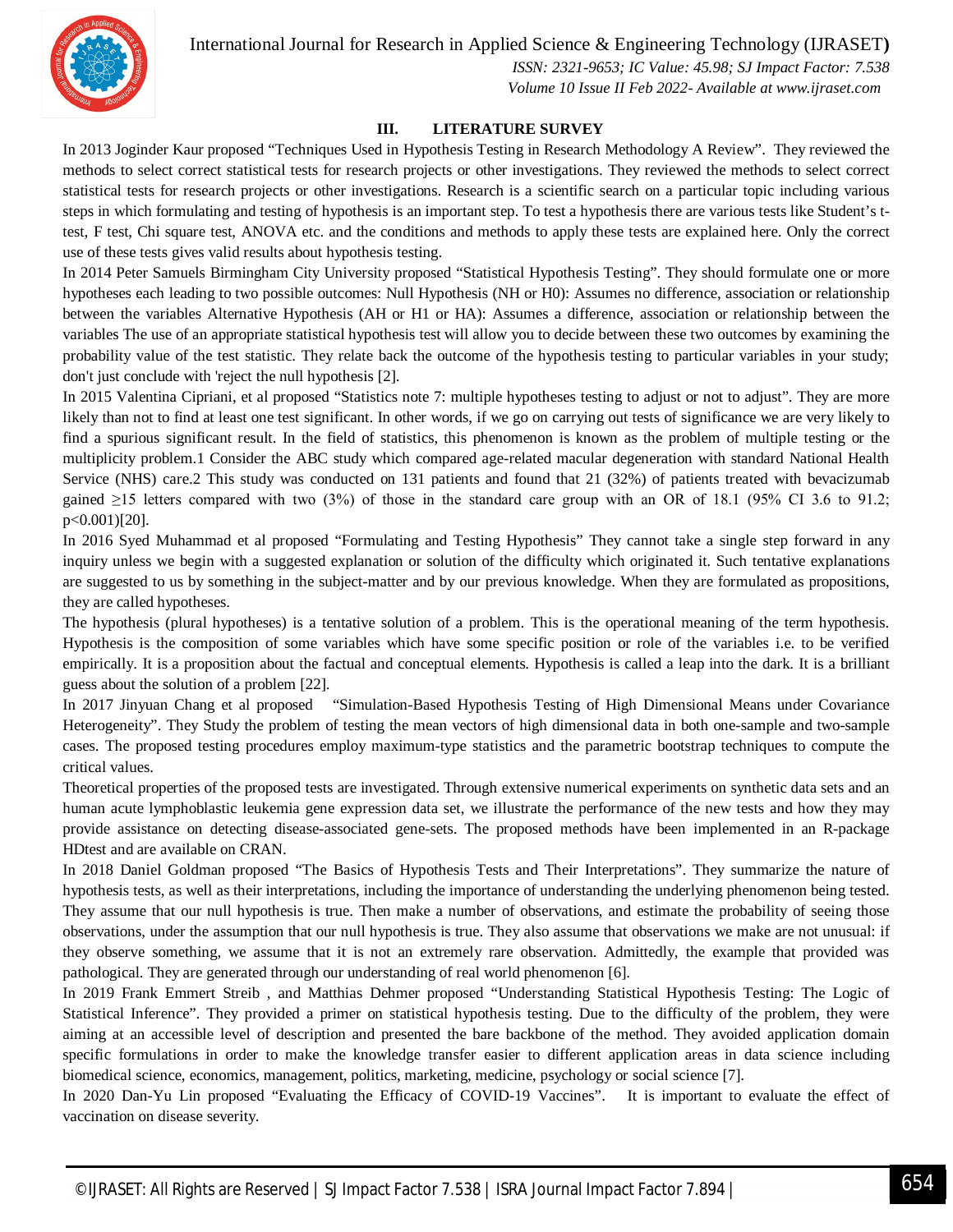

 *ISSN: 2321-9653; IC Value: 45.98; SJ Impact Factor: 7.538 Volume 10 Issue II Feb 2022- Available at www.ijraset.com*

To provide a full picture of vaccine efficacy and make efficient use of available data, we propose using SARSCoV-2 infection, COVID-19, and severe COVID-19 as dual or triple primary endpoints. We demonstrate the advantages of this strategy through realistic simulation studies.

They showed how this approach can provide rigorous interim monitoring of the trials and efficient assessment of the durability of vaccine efficacy.

They presented a simple and rigorous framework to consider the totality of evidence when evaluating the benefit of a COVID-19 vaccine in reducing SARS-CoV-2 infection, COVID-19, and severe COVID-19[8].

#### **IV. PROBLEM STATEMENT**

Some of the problem when we are performing parametric and non-parametric tests (hypothesis test) these are

- *1)* We would like to say something about the population from which the samples come, and this is best done with estimates of parameters and confidence intervals.
- *2)* It is difficult to do flexible modeling with given data set so we need some kind of hypothesis.
- *3)* Hypothesis tests usually have more statistical power than other equivalents test. So we need to detect significant differences when they truly exist.

#### **V. THE PROCESS OF HYPOTHESIS TESTING**

#### *A. Step 1: Construct a Hypothesis*

During this stage we formulate two hypotheses to test:

- *1) Null hypothesis (Ho):* A hypothesis that proposes that the observations are a result of a pure chance and there is no effect relationship or difference between two or more groups.
- *2) Alternative hypothesis (Ha):* A hypothesis that proposes that the sample observations are influenced by some non-random cause and there is an effect or difference between two or more groups. It is the claim trying to prove with an experiment.

#### *B. Step 2: Set the Significance Level (α)*

*The significance level* (denoted by the Greek letter  $\alpha$ ) is the probability threshold that determines when you reject the null hypothesis. We can choose a significant level of 0.01, 0.05, or 0.10, but any value between 0 and 1 can be used. Setting the significant level  $\alpha$  = 0.01 means that there is a 1% chance that alternative hypothesis when null hypothesis is actually true.

#### *C. Step 3: Calculate the Test Statistic Computed from sample data, the test might be:*

#### *Chi-Square:* To compare categorical variables.

Given a test statistic, we can assess the probabilities associated with the test statistic which is called a p-value. P-value is the probability that a test statistic at least as significant as the one observed would be obtained assuming that the null hypothesis was true. The smaller the p-value, the stronger the evidence against the null hypothesis.

#### *D. Step 4: Drawing a Conclusion*

Compare the calculated p-value with the given level of significance  $\alpha$ . if the p-value is less than or equal to  $\alpha$ , we reject the null hypothesis and if it is greater than α, we fail to reject the null hypothesis. In the above example, since our p-value is less than 0.05, we reject the null hypothesis and conclude that giving a discount has an effect on the quantity of the orders.

#### *E. Step 5: Decision Errors*

When we decide to reject or fail to reject the null hypothesis, two types of errors might occur.

- *1) Type I error:* A Type I error occurs when we reject a null hypothesis when it is true. The probability of committing a Type I error is the significance level α.
- *2) Type II error.* A Type II error occurs when we fail to reject a null hypothesis that is false.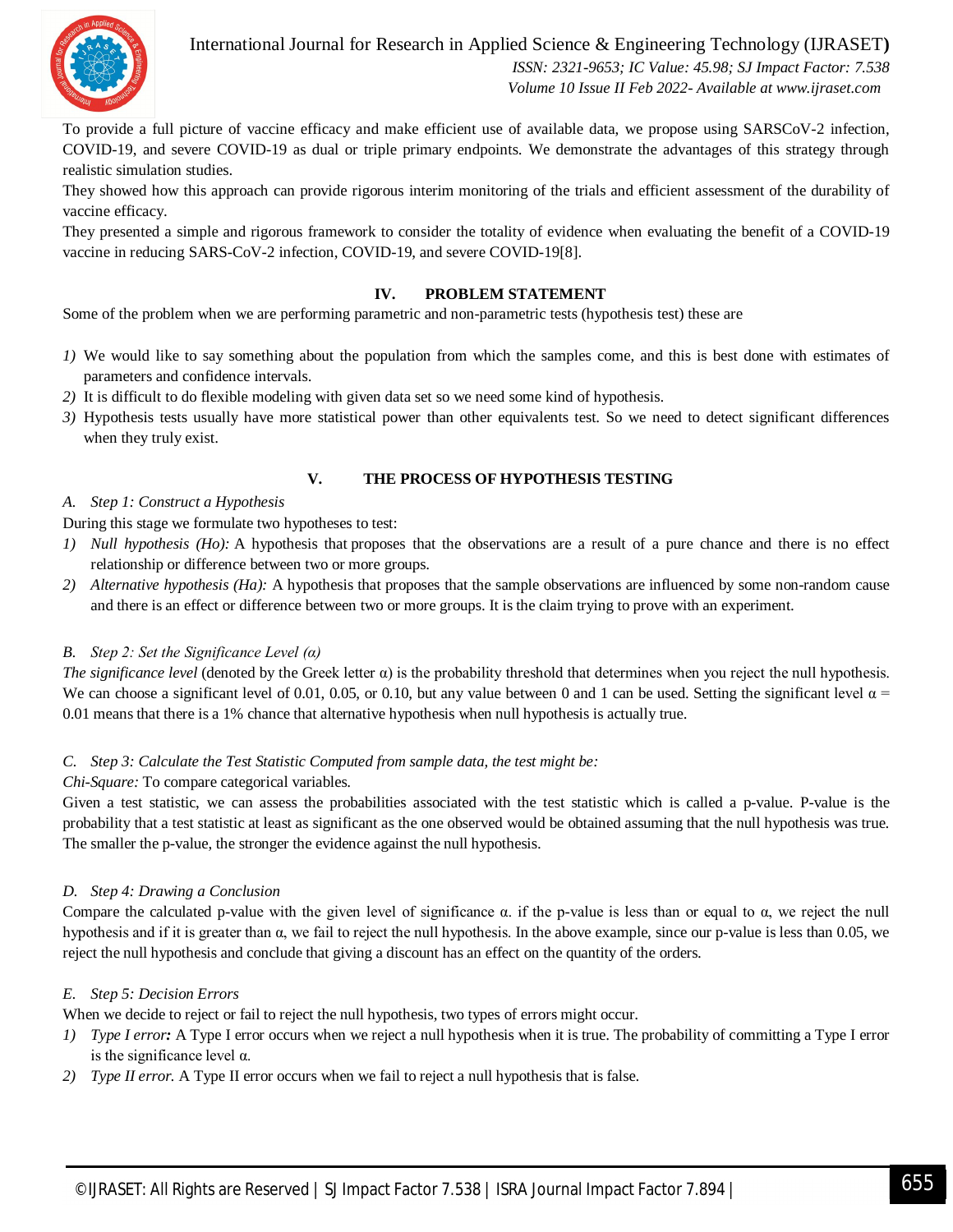

International Journal for Research in Applied Science & Engineering Technology (IJRASET**)**  *ISSN: 2321-9653; IC Value: 45.98; SJ Impact Factor: 7.538*

 *Volume 10 Issue II Feb 2022- Available at www.ijraset.com*

#### **VI. ILLUSTRATE WITH EXAMPLE**

| Age Factor         | Above | Between  | <b>Between</b> | Between        | Below          | Total |
|--------------------|-------|----------|----------------|----------------|----------------|-------|
| /Corona            | 70    | 60 to 70 | 50 to 59       | 40 to 49       | 40             |       |
| disease            | year  | year     | year           | year           | year           |       |
| <b>Treatment</b>   |       |          |                |                |                |       |
| Ventilator         | 24    | 48       | 28             | 12             | 8              | 120   |
| Home<br>quarantine | 16    | 48       | 60             | 48             | 28             | 200   |
| <b>ICU</b>         | 8     | 12       | 12             | $\overline{4}$ | $\overline{4}$ | 40    |
| Hospitalized       | 4     | 12       | 12             | 8              | $\overline{4}$ | 40    |
| coved              |       |          |                |                |                |       |
| center             |       |          |                |                |                |       |
| Total              | 52    | 120      | 112            | 72             | 44             | 400   |

Table 1 observed frequency for Corona Disease Treatment and Age Factor

The numbers in this table are known as the observed frequencies.

For instance,

- *1)* There is 4 Corona disease Treatment categories and 5 Age factor ;
- 2) We succeeded in taking random sample from our entire sample of  $n = 400$  respondents
- *3)* We have total 24 patients are ventilator respondents with a Age factor more than 70 and We have total 16 patient home quarantine respondents with a Age factor more than 70.
- *4)* We have total 48 patient ventilator respondents with Age factor between 60 to 70 and we have 48Home quarantine respondents with age factor 60 to 70.
- *5)* We have12Hospitalizedcovid care patient respondents with age factor between 50 to 59.
- *A. Chi-Square Test - Column Percentages*

Table 2 Percentages of age factor and Corona disease Treatment for random sample 400

| Age factor $\overline{\ }$   | Above   | <b>Between</b> | <b>Between</b> | <b>Between</b> | Below   | Total |
|------------------------------|---------|----------------|----------------|----------------|---------|-------|
| Corona                       | 70 year | 60 to 70       | 50 to 59       | 40 to 49       | 40 year |       |
| <b>DiseaseTreatment</b>      |         | year           | year           | year           |         |       |
| Ventilator                   | 46.15%  | 40%            | 25%            | 16.66%         | 18%     | 30%   |
| Home quarantine              | 30.76%  | 40%            | 53.57%         | 66.66%         | 63.63%  | 50%   |
| <b>ICU</b>                   | 15.38%  | 10%            | 10.71%         | 5.55%          | 9%      | 10%   |
| Hospitalized<br>covid center | 7.6%    | 10%            | 10.71%         | 11%            | 9%      | 10%   |
| Total                        | 100%    | 100%           | 100%           | 100%           | 100%    | 100%  |

Table 2 shows for each Age factor percentages of respondents that fall into each Corona Disease Treatment status category.. If we inspect the first row, we see that 46.15% of respondents with age factor more than 70 year Corona Disease Treatment needs ventilator.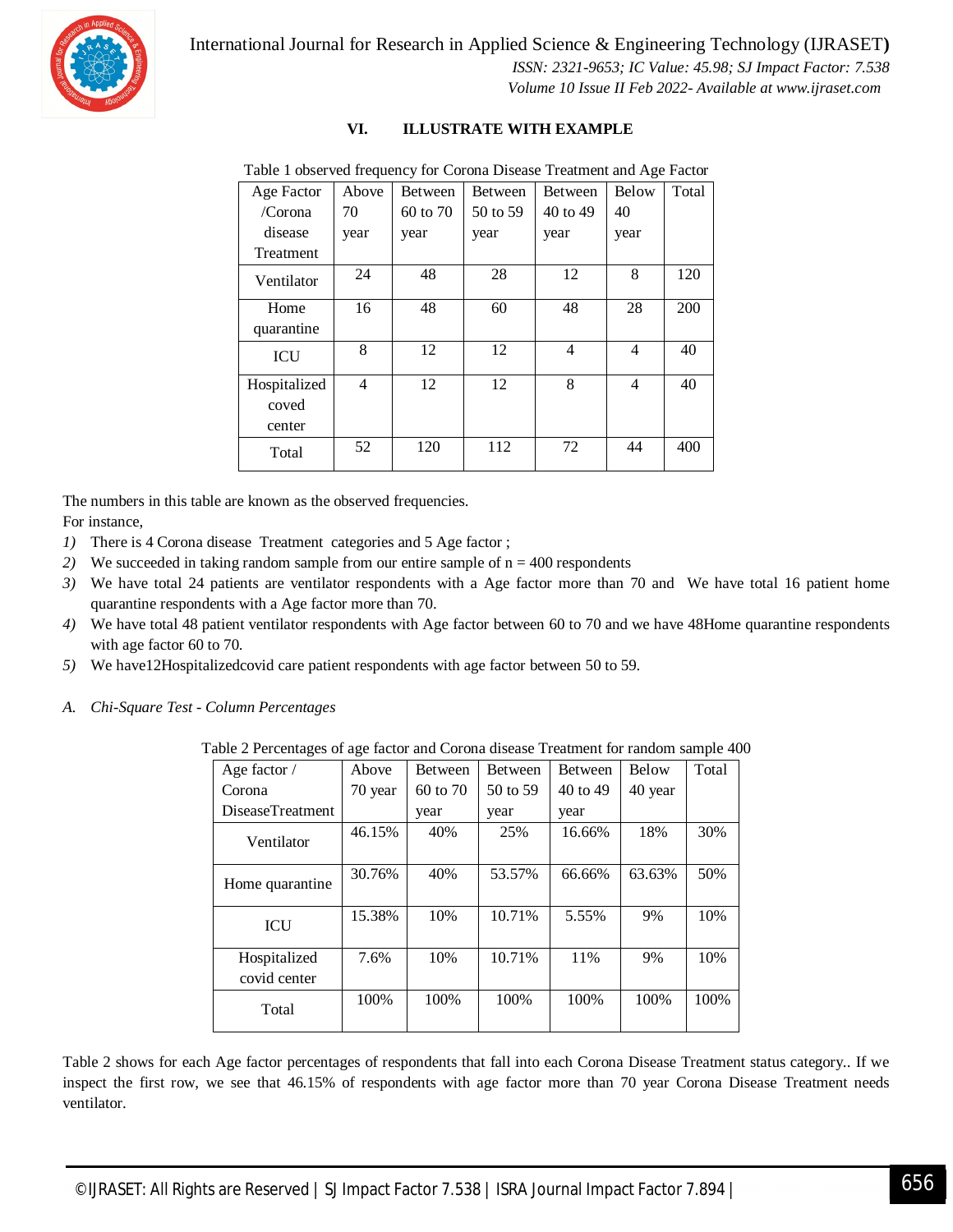

 *ISSN: 2321-9653; IC Value: 45.98; SJ Impact Factor: 7.538*

 *Volume 10 Issue II Feb 2022- Available at www.ijraset.com*

#### *1) Expected Frequencies*

Expected frequencies are the frequencies we expect in our sample if the null hypothesis holds*.* If factor and Corona Disease required Treatment are independent in our population, then we expect this in our sample too. These expected frequencies are calculated as

$$
eij = \frac{oi.oj}{N}
$$

- *eij* is an expected frequency;
- *oi* is a marginal column frequency;
- *oj* is a marginal row frequency;
- *N* is the total sample size.

So for our first cell, that'll be

$$
eij = \frac{52.120}{400} = 15.6
$$

#### *2) Residuals*

Insofar as the observed and expected frequencies differ, our data deviate more from independence. So how much do they differ? First off, we subtract each expected frequency from each observed frequency, resulting in a **residual**. That is,

݆݁݅ − ݆݅ = ݆݅ݎ

For our example, this results in  $(5 * 4 = 20$  residuals. Larger (absolute) residuals indicate a larger difference between our data and the null hypothesis. We basically **add up all residuals**, resulting in a single number: the  $\chi^2$  (pronounce "chi-square") test statistic.

#### *3) Test Statistic*

The chi-square test statistic is calculated as

#### Table 3 R**esidual for 400 random sample**

$$
\chi^2 = \sum \frac{(oij - eij)^2}{eij}
$$

So for our data

$$
\chi^2 = \frac{(24-15.6)^2}{15.6} + \frac{(48-36)^2}{36} + \cdots \ldots \ldots \ldots \ldots \ldots \left( \frac{(8-13.2)^2}{13.2} \chi^2 = 30.9
$$

#### *B. Chi-Square Test - Degrees of Freedom*

We'll get the p-value we're after from the chi-square distribution if we give it 2 numbers:

- The  $\chi^2$  value (30.9) and
- The degrees of freedom (df).

The degrees of freedom are basically a number that determines the exact shape of our distribution. Now, degrees of freedom -or df- are calculated as

$$
df = (i-1)(j-1)
$$

Where

- i is the number of rows in our contingency table and
- *j* is the number of columns

So in our example

$$
df = (5-1)(4-1)=12
$$
  

$$
\chi^2_{calculated} > \chi^2_{tabular}
$$

30.9 > 21.026

So we reject Null Hypothesis (Ho) and accept alternate Hypothesis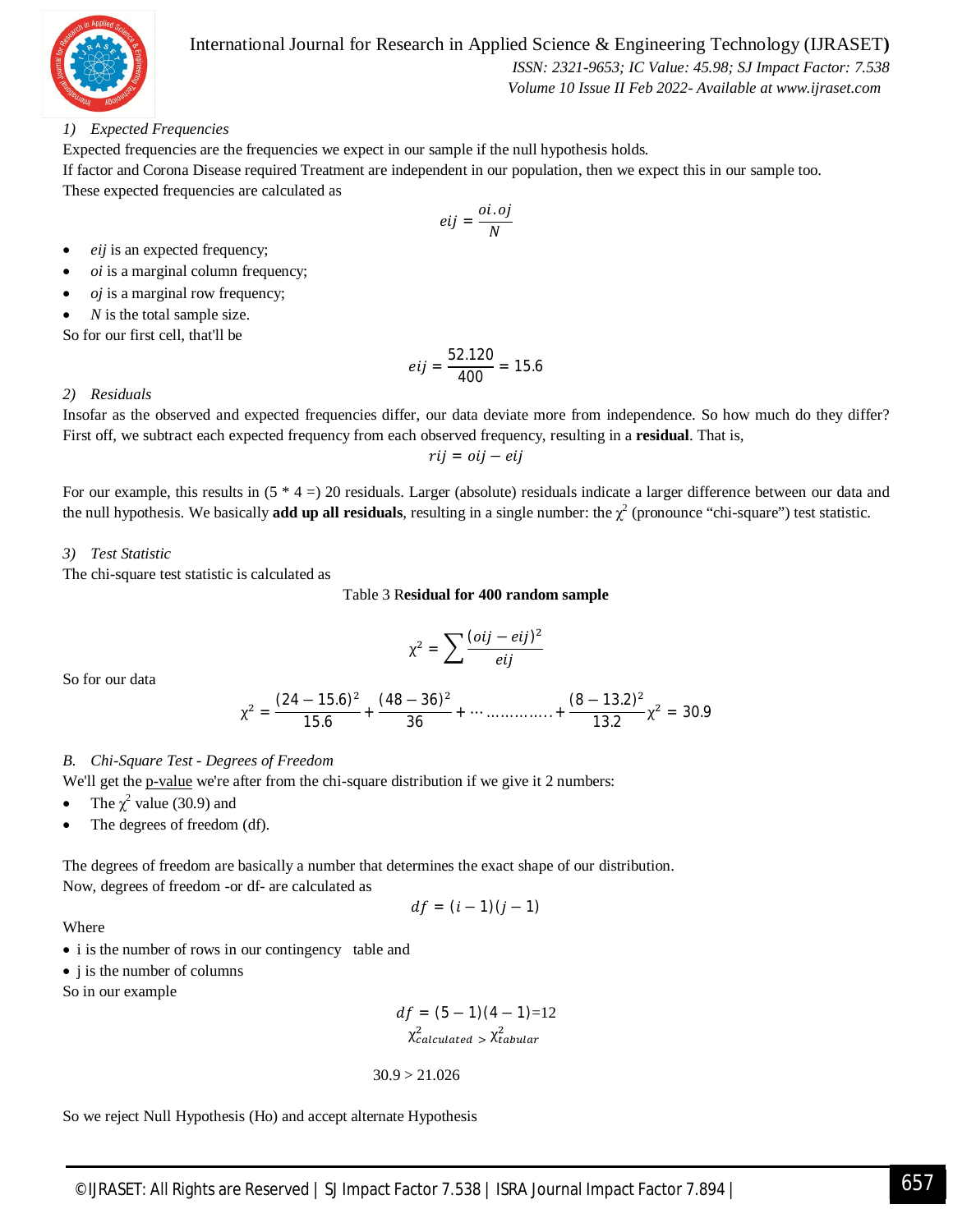![](_page_6_Picture_0.jpeg)

 *ISSN: 2321-9653; IC Value: 45.98; SJ Impact Factor: 7.538 Volume 10 Issue II Feb 2022- Available at www.ijraset.com*

#### **VII. ILLUSTRATE WITH EXAMPLE**

Age Factor and Corona disease Treatment for random sample 300.

![](_page_6_Figure_5.jpeg)

Figure 1 Percentages of age factor and Corona disease Treatment for random sample 300 observed frequencies

Percentages of Age Factor and Corona disease Treatment for random sample 400

![](_page_6_Figure_8.jpeg)

Figure 2 Percentages of age factor and Corona disease Treatment for random sample 400 observed frequencies

Testing Null Hypothesis for a Random Sample of 300 and 400 patient records

![](_page_6_Figure_11.jpeg)

Figure 3 Chi-Square Test calculated value and Chi-square distribution (Tabulated values)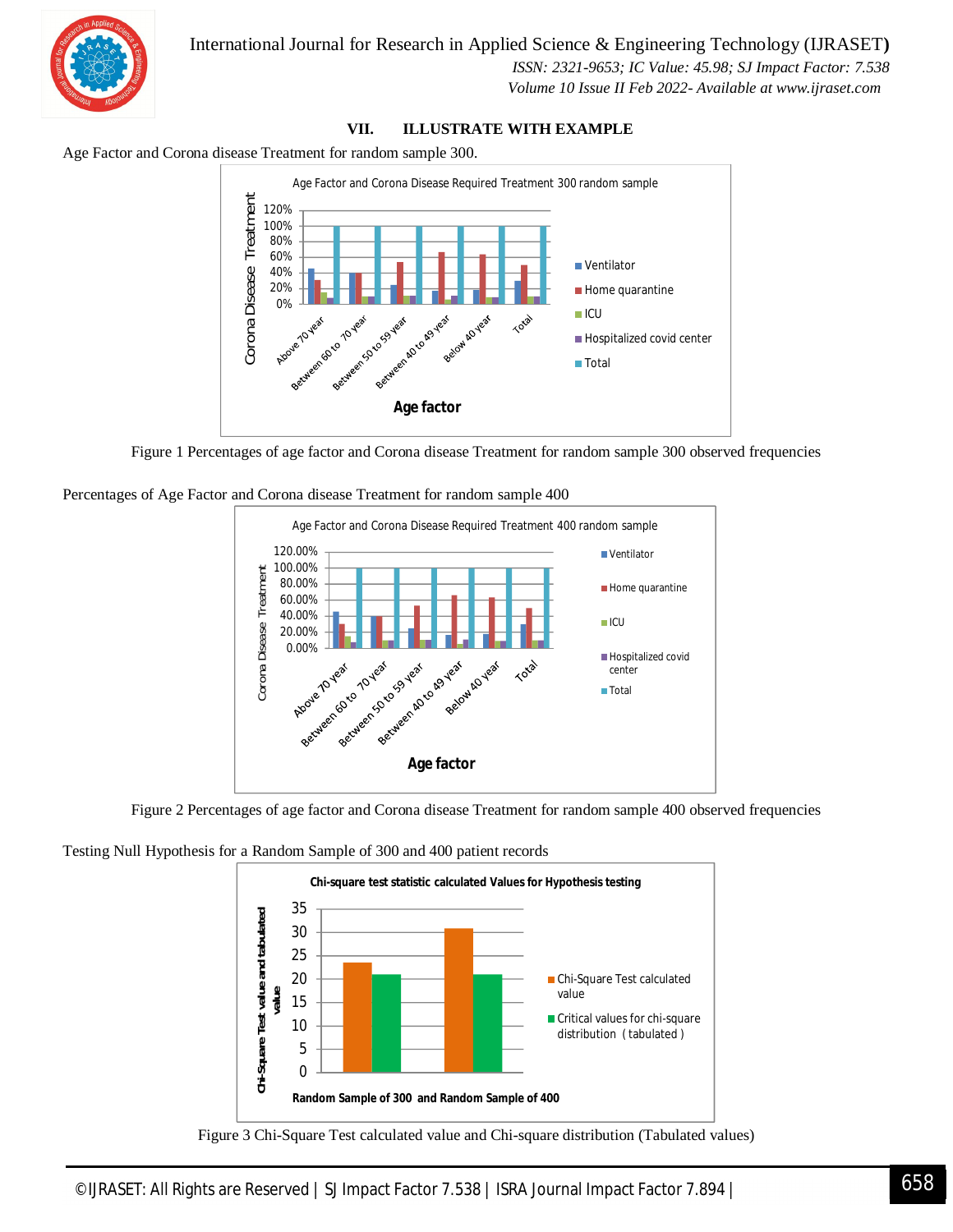![](_page_7_Picture_1.jpeg)

 *ISSN: 2321-9653; IC Value: 45.98; SJ Impact Factor: 7.538 Volume 10 Issue II Feb 2022- Available at www.ijraset.com*

#### **VIII. CONCLUSION**

There are several methods exist for performing statistical test but these method are dependent upon the type of data and variables. In the proposed work chi-square independence test used for testing if two categorical variables are related in some population. We perform following important task, State the null and alternative hypotheses, Specify the decision rule and the level of statistical significance for the test, i.e., .05, .01, or .001 Compute the expected values and compute the chi-square statistic, We have taken 1000 data form 3 dedicated COVID-19 hospitals and five COVID-19 care centre. The data is sorted into different age group and COVID-19 treat type given to patient. We have taken four treatment type ICU, Ventilator, Hospitalized covid center, Home quarantine and different age from 25 to 80 age groups persons. We used random sample of 300 and 400 to test hypothesis

#### **REFERENCES**

- [1] Valen E. Johnson1 "Revised standards for statistical evidence" Department of Statistics, Texas A&M University, College Station, TX 77843-3143 Edited by Adrian E. Raftery, University of Washington, Seattle, WA, and approved October 9, 2013 (received for review July 18, 2013).
- [2] Peter Samuels Birmingham City University Statistical Hypothesis Testing Technical Report · April 2014 Mollie Gilchrist and Peter Samuels Reviewer: Ellen Marshall www.statstutor.ac.uk Birmingham City University of Sheffield
- [3] Kim, Jae "How to Choose the Level of Significance: A Pedagogical" Note 31 August 2015 Online at https://mpra.ub.uni-muenchen.de MPRA Paper No. 66373, posted 01 Sep 2015 06:34 UTC.
- [4] Marko A. "Null Hypothesis Significance Testing In Simulation" Proceedings of the 2016 Winter Simulation Conference
- [5] Sendil Mourougan, Hypothesis Development and Testing IOSR Journal of Business and Management (IOSR-JBM) Volume 19, Issue 5. Ver. I (May. 2017).
- [6] Daniel Goldman "The Basics of Hypothesis Tests and Their Interpretations" August 2018 https://www.researchgate.net
- [7] Frank Emmert-Streib , and Matthias Dehmer "Understanding Statistical Hypothesis Testing: The Logic of Statistical Inference" 27 July 2019; Accepted: 9 August 2019; Published: 12 August 2019 Mach. Learn. Knowl. Extr. 2019.
- [8] Bradley E. Alger "Hypothesis-Testing Improves the Predicted Reliability of Neuroscience" Research this version posted February 4, 2019.
- [9] Jingyi Jessica Li and XinTong "Statistical Hypothesis Testing versus Machine Learning Binary Classification: Distinctions and Guidelines" Department of Data Sciences and Operations, Los Angeles, CA 90089, Correspondence: https://doi.org 2020.
- [10] Dan-Yu Lin, Donglin Zeng Evaluating the Efficacy of COVID-19 Vaccines medRxiv preprint doi: https://doi.org/10.1101 this version posted October 5, 2020.
- [11] David Delgado-Gómez "Improving the Teaching of Hypothesis Testing Using a Divide-and-Conquer Strategy and Content Exposure Control in a Gamified Environment" Mathematics 2020, 8, 2244; doi:10.3390/math8122244.
- [12] Bradley E. Alger Scientific Hypothesis-Testing Strengthens Neuroscience Research 2020 Department of Physiology and Program in Neuroscience, University of Maryland .
- [13] Ghaith Habboub, MD Matthew M. Grabowski "The embedded biases in hypothesis testing and machine learning Neurosurg Focus" Volume 48 May 2020 Unauthenticate